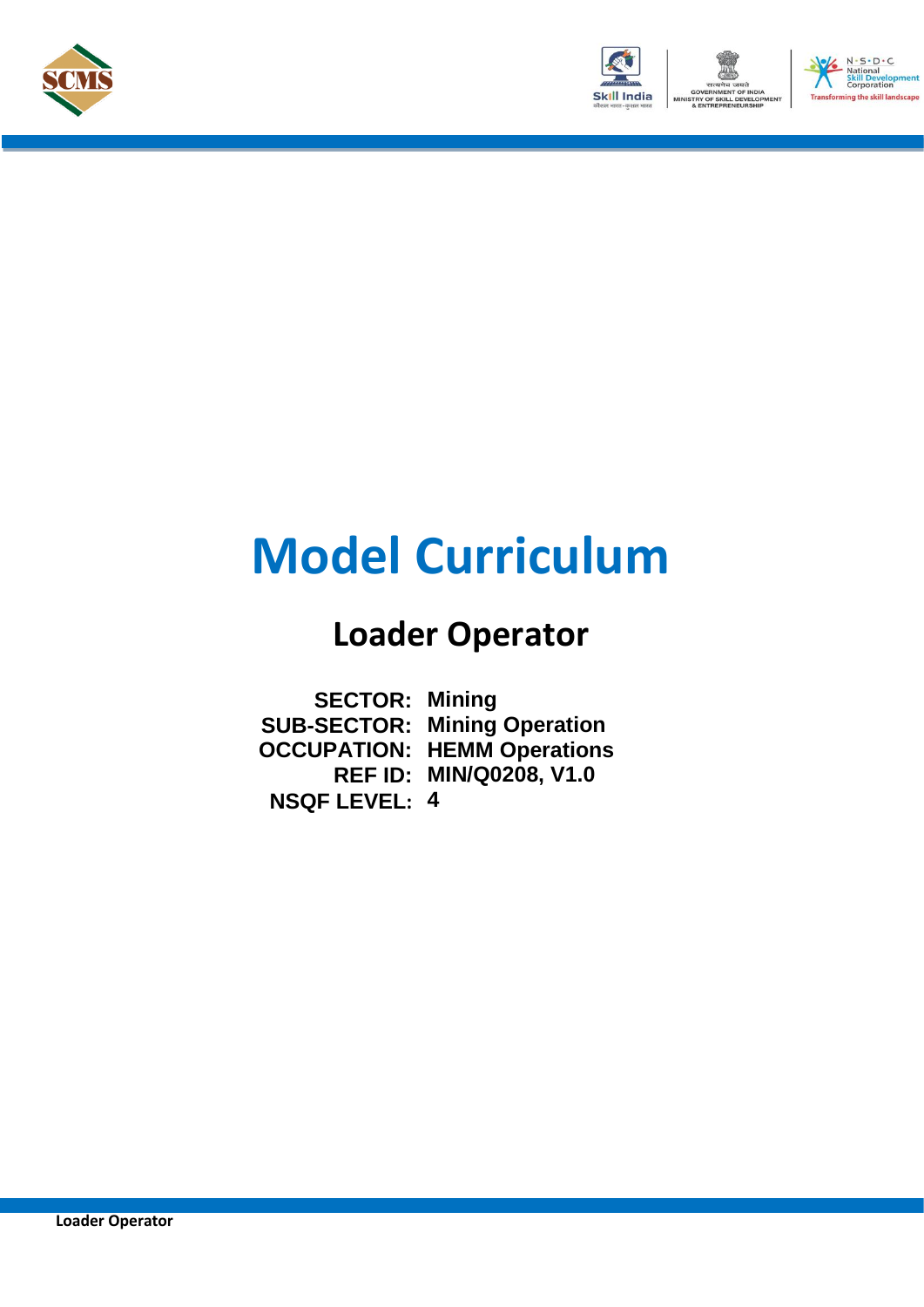



.<br>he skill landscape

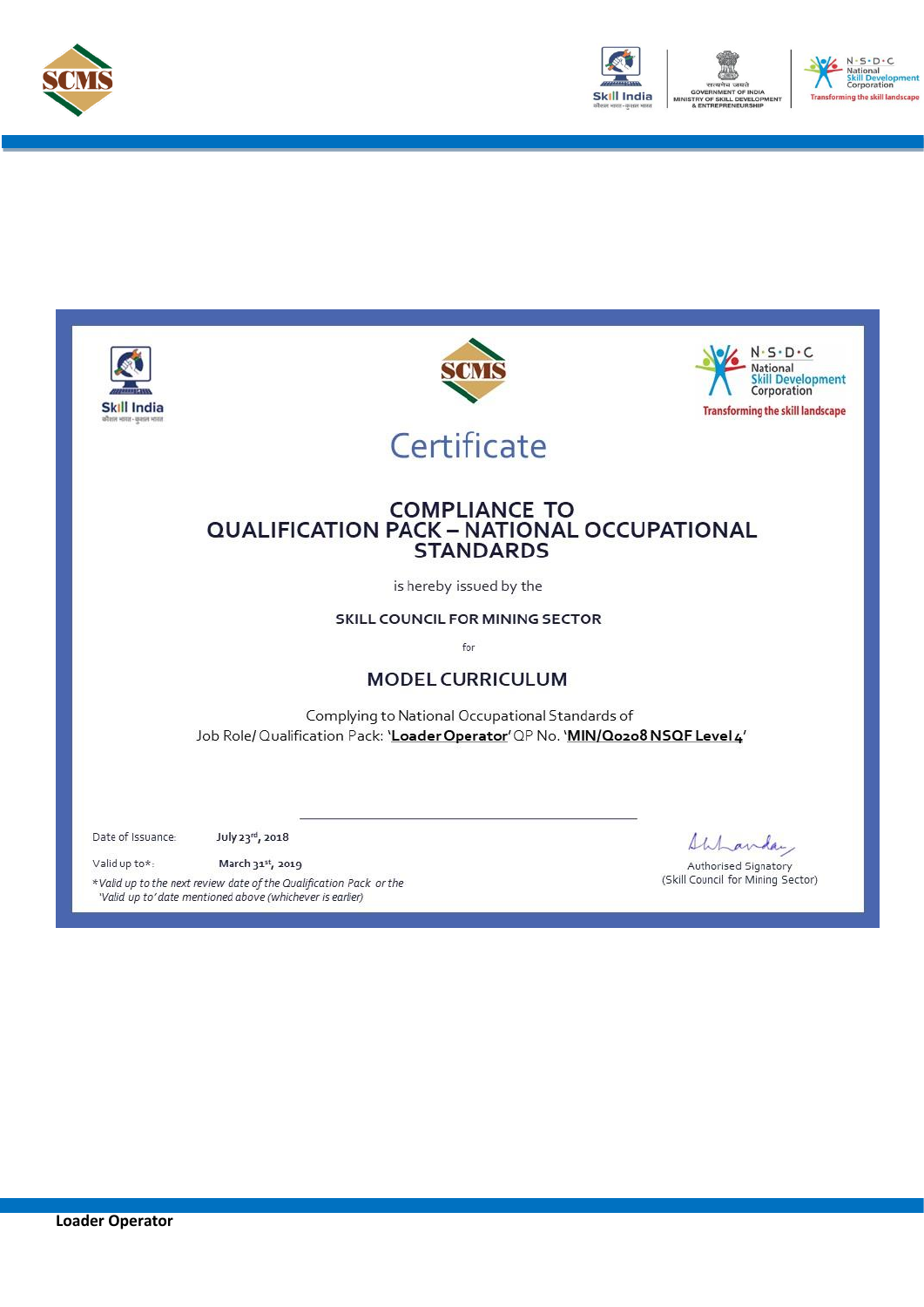



### **TABLE OF CONTENTS**

| 1. Curriculum                           |    |
|-----------------------------------------|----|
| <b>2. Trainer Prerequisites</b>         | 06 |
| <b>3. Annexure: Assessment Criteria</b> |    |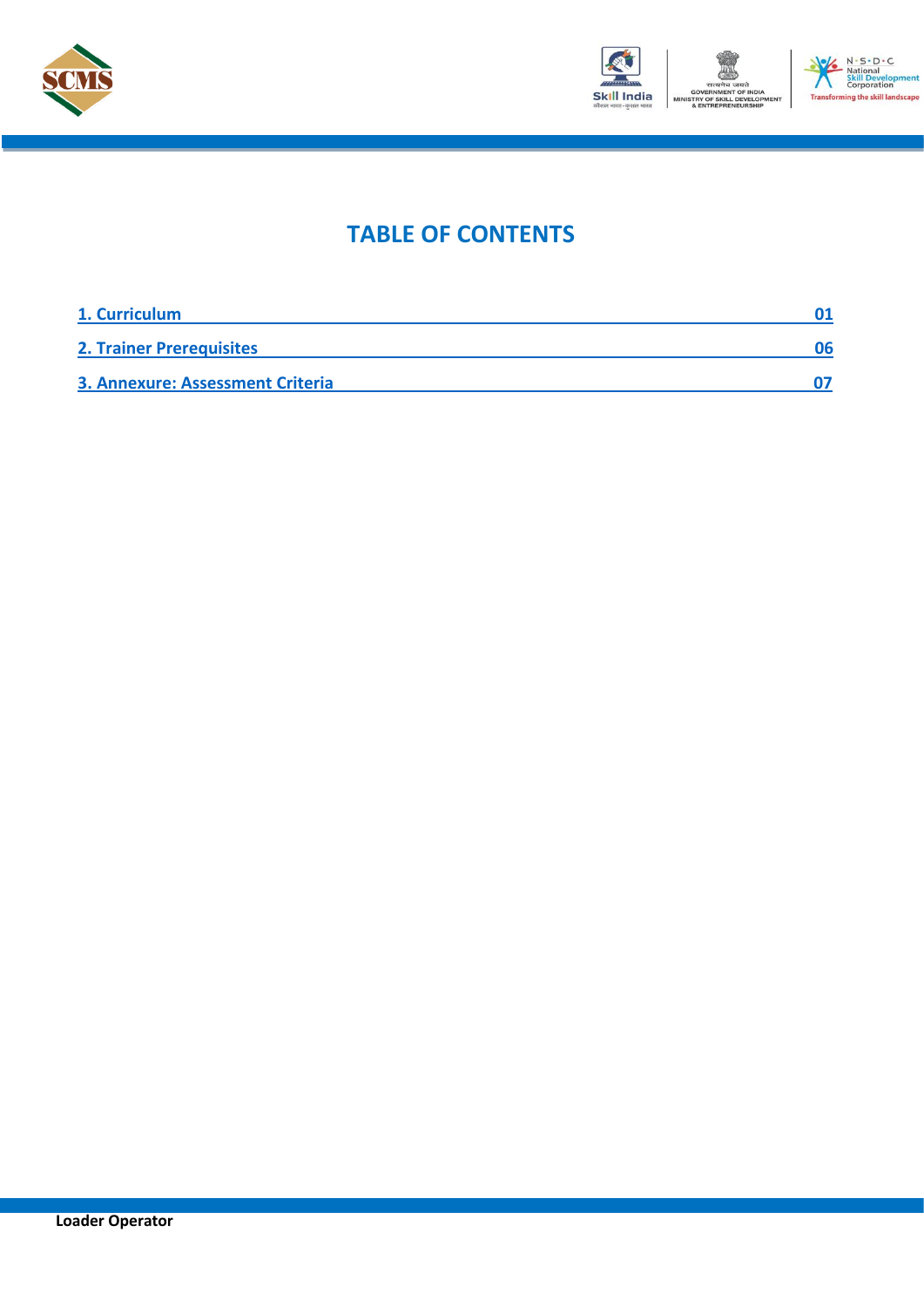



# <span id="page-3-0"></span>**Loader Operator CURRICULUM/SYLLABUS**

This program is aimed at training candidates for the job of a "Loader Operator", in the "Mining & Allied" Sector/Industry and aims at building the following key competencies amongst the learner.

| <b>Program Name</b>                        | <b>Loader Operator</b>                                                            |                                                                    |            |
|--------------------------------------------|-----------------------------------------------------------------------------------|--------------------------------------------------------------------|------------|
|                                            |                                                                                   |                                                                    |            |
| Qualification Pack Name &<br>Reference ID. | MIN/Q0208                                                                         |                                                                    |            |
| <b>Version No.</b>                         | 1.0                                                                               | Version update date                                                | 23/07/2018 |
|                                            |                                                                                   |                                                                    |            |
| <b>Pre-requisites to Training</b>          | Preferable Class XII                                                              |                                                                    |            |
|                                            |                                                                                   |                                                                    |            |
| <b>Training Outcomes</b>                   |                                                                                   | After completing this programme, participants will be able to:     |            |
|                                            | $\bullet$                                                                         |                                                                    |            |
|                                            | Evaluate pre-operation checks to ensure the Loader is safe to use.                |                                                                    |            |
|                                            | Demonstrate loader operations<br>$\bullet$                                        |                                                                    |            |
|                                            | Perform preventive maintenance in accordance with the manufacturer's<br>$\bullet$ |                                                                    |            |
|                                            |                                                                                   | recommendations and company procedures                             |            |
|                                            | Practice basic diagnostics and Troubleshooting<br>$\bullet$                       |                                                                    |            |
|                                            |                                                                                   | Report problem/incidents & Documentation                           |            |
|                                            | $\bullet$                                                                         | Illustrate critical health and safety measures for open-cast mines |            |
|                                            |                                                                                   |                                                                    |            |
|                                            |                                                                                   |                                                                    |            |
|                                            |                                                                                   |                                                                    |            |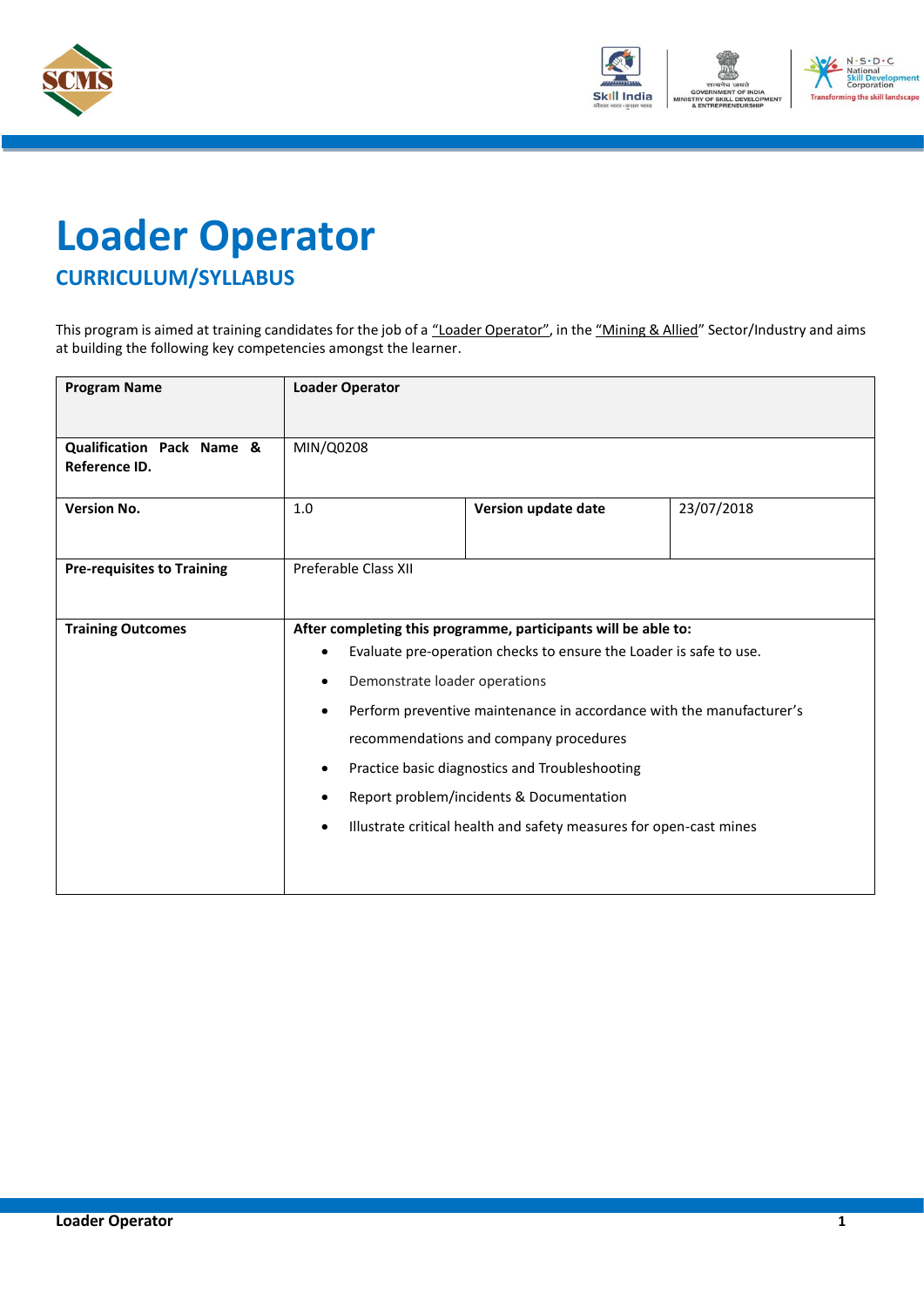



This course encompasses 5 out of 5 National Occupational Standards (NOS) of "Loader Operator" Qualification Pack issued by "Skill Council for Mining Sector".

| Sr.<br>No.     | <b>Module</b>                                                                                                                                                                                             | <b>Key Learning Outcomes</b>                                                                                                                                                                                                                                                                                                                                                                                                                                                                                                                                                                                                                                                                                                                                                                                                                                                                                                                                                                                                                                                                                                                                                                                                                                | <b>Equipment Required</b>                                                                                                                                                                                                                                                                                                                                                                                                   |
|----------------|-----------------------------------------------------------------------------------------------------------------------------------------------------------------------------------------------------------|-------------------------------------------------------------------------------------------------------------------------------------------------------------------------------------------------------------------------------------------------------------------------------------------------------------------------------------------------------------------------------------------------------------------------------------------------------------------------------------------------------------------------------------------------------------------------------------------------------------------------------------------------------------------------------------------------------------------------------------------------------------------------------------------------------------------------------------------------------------------------------------------------------------------------------------------------------------------------------------------------------------------------------------------------------------------------------------------------------------------------------------------------------------------------------------------------------------------------------------------------------------|-----------------------------------------------------------------------------------------------------------------------------------------------------------------------------------------------------------------------------------------------------------------------------------------------------------------------------------------------------------------------------------------------------------------------------|
| $\mathbf{1}$   | <b>Introduction</b><br><b>Theory</b><br><b>Duration</b><br>(hh:mm)<br>10:00<br><b>Practical</b><br><b>Duration</b><br>(hh:mm)<br>26:00<br><b>Corresponding</b><br><b>NOS Code</b><br><b>Bridge Module</b> | Outline the general discipline in the class room (Do's &<br>$\bullet$<br>Don'ts)<br>Explain the role of loader operator in mining industry<br>٠<br>Define benching in quarries, dressing of overhangs,<br>$\bullet$<br>undercuts, fencing, first aid and hygiene<br>Illustrate the standing orders in force at the mine.<br>$\bullet$<br>Practice safety in the vicinity of machinery.<br>$\bullet$<br>Recall character of shot-firing and safety regulations.<br>$\bullet$<br>How and where to take shelter.<br>Make use of basic skills of communication<br>$\bullet$<br>Utilize the basic reading capabilities to enable reading of<br>$\bullet$<br>signs, notices and/or cautions at site.                                                                                                                                                                                                                                                                                                                                                                                                                                                                                                                                                              | Computer With Internet,<br><b>LCD Projector</b>                                                                                                                                                                                                                                                                                                                                                                             |
| $\overline{2}$ | <b>Prepare Loader</b><br>(hh:mm)<br>20:00<br><b>Practical</b><br><b>Duration</b><br>(hh:mm)<br>40:00<br><b>Corresponding</b><br><b>NOS Code</b><br>MIN/N0228                                              | Plan the job adhering to time limits given by supervisor<br>$\bullet$<br>Inspect all mounting bolts for tightness<br>$\bullet$<br>Ensure that all securing pins are in position in pivot pins<br>$\bullet$<br>and ram pins<br>Ensure that hose routes are clean and free from soil and<br>$\bullet$<br>stones etc.<br>Inspect the area around the slewing rams is clean and<br>$\bullet$<br>clear of any debris.<br>Measure hydraulic oil level. If necessary, replenish with<br>$\bullet$<br>clean new hydraulic oil<br>Examine the coolant level of radiator<br>Examine engine oil level monitor<br>$\bullet$<br>Inspect the condition of parking brake, main horn, reverse<br>$\bullet$<br>horn, and head light.<br>Utilize the various control gauges.<br>Explain fan belt tension, electrolyte level and terminal<br>$\bullet$<br>tightness<br>Examine the air filter dust bowls<br>Organize proper drainage of water and sediment from the<br>fuel tank.<br>Apply grease to all greasing pins and pivot points<br>Follow manufacturer's instructions for care and safe<br>operation of the loader.<br>Outline the dimensions of the machine, the work area,<br>weight of the machine as well as the heavy load to ensure<br>safety while in operation | Helmet, Dust Mask, Goggles,<br>Ear Plug, Gloves, Reflective<br>Jacket, Safety Belt, Gum<br>Boots, Fire Extinguisher<br>Cylinders, First Aid Box, Fire<br>Fighting Charts, First Aid<br>Charts, Computer with<br>Internet, LCD Projector,<br>Trainer, Pin Up Boards,<br>White Board, Loader, Tire<br>Pressure Meter, Vehicle<br>Driver Tool Box, Vehicle Log<br>Book, loader simulator, Slide<br>wrench, Spanner Set, loader |
| 3              | <b>Perform Loader</b><br><b>Operations</b>                                                                                                                                                                | Plan and organize the job according to given instructions<br>and schedule                                                                                                                                                                                                                                                                                                                                                                                                                                                                                                                                                                                                                                                                                                                                                                                                                                                                                                                                                                                                                                                                                                                                                                                   | Helmet, Dust Mask, Goggles,<br>Ear Plug, Gloves, Reflective                                                                                                                                                                                                                                                                                                                                                                 |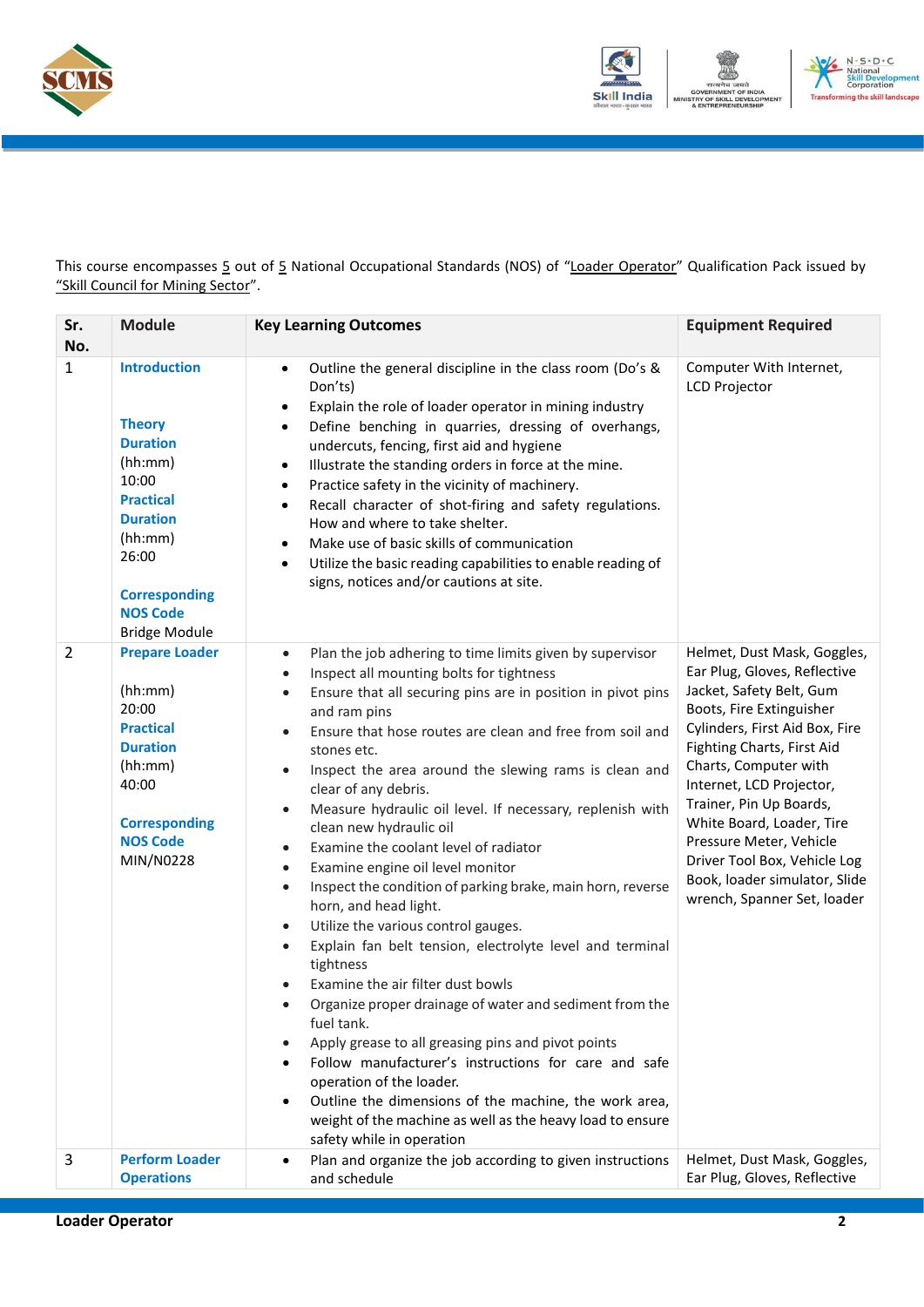





|   | <b>Theory</b><br><b>Duration</b><br>(hh:mm)<br>12:00<br><b>Practical</b><br><b>Duration</b><br>(hh:mm)<br>210:00<br><b>Corresponding</b><br><b>NOS Code</b><br>MIN/N0229  | Inspect the worksite to identify any loose soil, hidden<br>$\bullet$<br>deep trenches or marshy patches where loader could get<br>stuck.<br>Demonstrate the how to start the engine using the<br>٠<br>pushbutton switch and key switch together<br>Make use of priming pump and pre-heater to start the<br>$\bullet$<br>engine in cold weather conditions<br>Ensure that the backhoe is in transport position while the<br>$\bullet$<br>tractor is moving.<br>Judge the shifting quadrant device for selecting the<br>$\bullet$<br>correct gear range<br>Ensure the loader load and operating speed is within<br>٠<br>limits<br>Perform the in-operation visual checks on critical<br>$\bullet$<br>temperature and pressure gauges.<br>Ensure that walkway rules e.g. operating the Loader<br>٠<br>within the permissible/allocated areas are followed.<br>Apply various signaling devices available in the Loader<br>$\bullet$<br>such as turn signal, parking indicator, air horn etc.<br>Ensure a safe distance from a tip edge and use an<br>$\bullet$<br>approved stop block before tipping over an edge<br>Make use of the digger stabilizer legs to level the machine<br>$\bullet$<br>when working on a slope<br>Judge stability and anchorage during digging operation by<br>$\bullet$<br>using the loader arms to lift the front wheel clear on the<br>ground.<br>Illustrate the four levers provided to control the digging<br>٠<br>arm, dipper arm and stabilizer legs<br>Perform the discharge operation of loader with safety and<br>٠<br>in the manner designated by the supervisor<br>Ensure that no other operators travel on or stand near the<br>٠<br>Loader<br>Ensure that backhoe is never used for craning<br>Select and use the right type of brake in different<br>$\bullet$<br>situations and conditions.<br>Inform supervisor of any problems while operating the<br>Loader<br>Ensure that loader is always parked on firm, level ground;<br>$\bullet$ | Jacket, Safety Belt, Gum<br>Boots, Fire Extinguisher<br>Cylinders, First Aid Box, Fire<br>Fighting Charts, First Aid<br>Charts, Computer with<br>Internet, LCD Projector,<br>Trainer, Loader, Tire<br>Pressure Meter, Vehicle<br>Driver Tool Box, Vehicle Log<br>Book, loader simulator, Slide<br>wrench, Spanner Set, loader                                               |
|---|---------------------------------------------------------------------------------------------------------------------------------------------------------------------------|---------------------------------------------------------------------------------------------------------------------------------------------------------------------------------------------------------------------------------------------------------------------------------------------------------------------------------------------------------------------------------------------------------------------------------------------------------------------------------------------------------------------------------------------------------------------------------------------------------------------------------------------------------------------------------------------------------------------------------------------------------------------------------------------------------------------------------------------------------------------------------------------------------------------------------------------------------------------------------------------------------------------------------------------------------------------------------------------------------------------------------------------------------------------------------------------------------------------------------------------------------------------------------------------------------------------------------------------------------------------------------------------------------------------------------------------------------------------------------------------------------------------------------------------------------------------------------------------------------------------------------------------------------------------------------------------------------------------------------------------------------------------------------------------------------------------------------------------------------------------------------------------------------------------------------------------------------------------------------|-----------------------------------------------------------------------------------------------------------------------------------------------------------------------------------------------------------------------------------------------------------------------------------------------------------------------------------------------------------------------------|
|   |                                                                                                                                                                           | with handbrake applied and drive and controls<br>disengaged                                                                                                                                                                                                                                                                                                                                                                                                                                                                                                                                                                                                                                                                                                                                                                                                                                                                                                                                                                                                                                                                                                                                                                                                                                                                                                                                                                                                                                                                                                                                                                                                                                                                                                                                                                                                                                                                                                                     |                                                                                                                                                                                                                                                                                                                                                                             |
| 4 | <b>Perform basic</b><br>maintenance<br>and<br>troubleshooting<br>on Loader<br><b>Theory</b><br><b>Duration</b><br>(hh:mm)<br>30:00<br><b>Practical</b><br><b>Duration</b> | List machine operating hours to assess the right service<br>$\bullet$<br>schedule.<br>Illustrate cleaning of air filter<br>$\bullet$<br>Ensure cleanliness of footplates, pedals and steps free<br>$\bullet$<br>from mud, dirt, ice and snow<br>Measure the levels of replenish coolants, lubricants and<br>$\bullet$<br>fluids in engine<br>List the all greasing location including pins and pivot<br>٠<br>points<br>Measure battery levels and condition of the terminals and<br>$\bullet$<br>carrying out minor adjustments if required.<br>Perform maintenance of tyre rims, air pressure, wheel<br>٠<br>nuts and treads.                                                                                                                                                                                                                                                                                                                                                                                                                                                                                                                                                                                                                                                                                                                                                                                                                                                                                                                                                                                                                                                                                                                                                                                                                                                                                                                                                  | Helmet, Dust Mask, Goggles,<br>Ear Plug, Gloves, Reflective<br>Jacket, Safety Belt, Gum<br>Boots, Fire Extinguisher<br>Cylinders, First Aid Box, Fire<br>Fighting Charts, First Aid<br>Charts, Computer with<br>Internet, LCD Projector,<br>Loader, Tire Pressure Meter,<br>Vehicle Driver Tool Box,<br>Vehicle Log Book, loader<br>simulator, Slide wrench,<br>Spanner Set |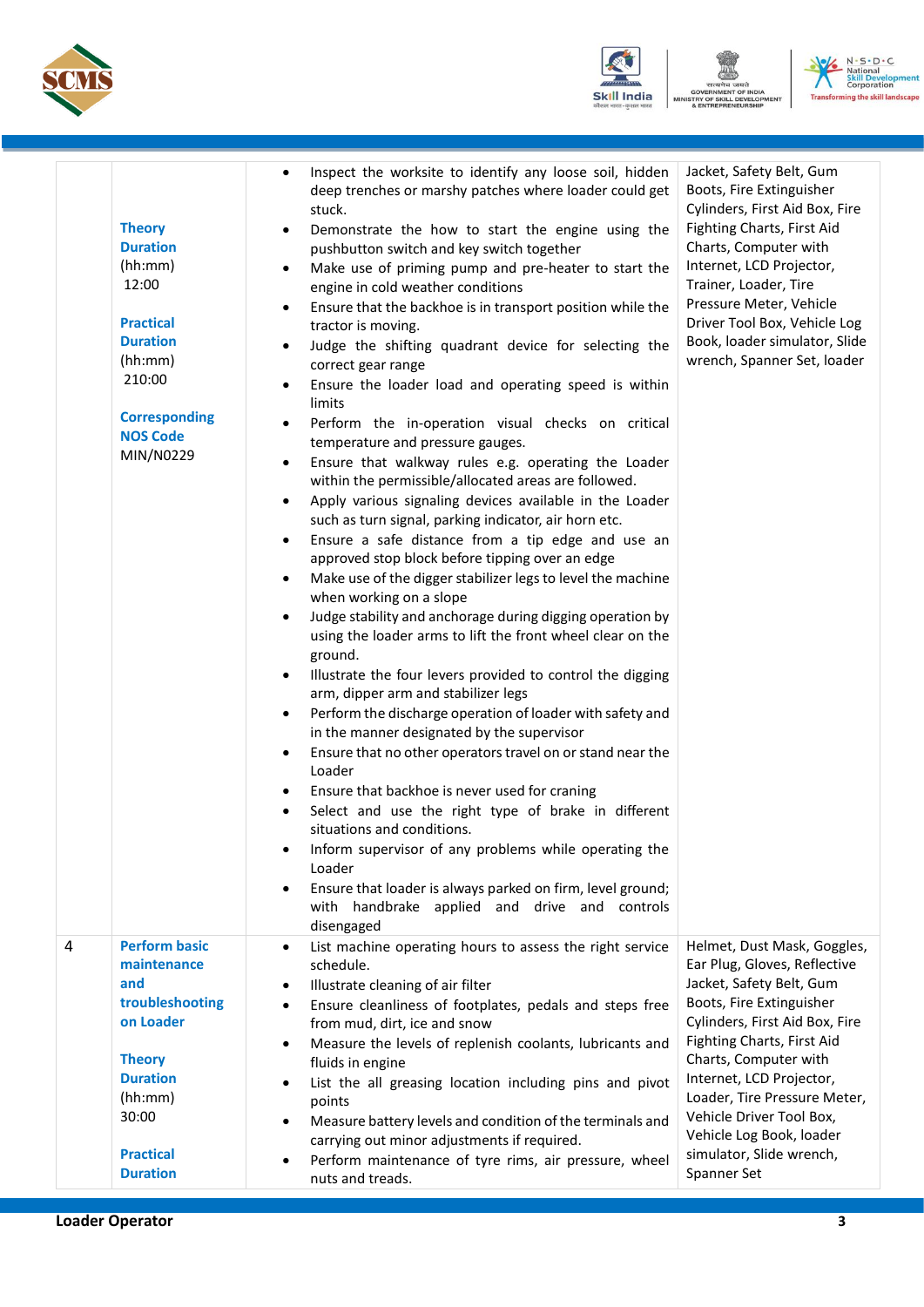





| 5 | (hh:mm)<br>50:00<br><b>Corresponding</b><br><b>NOS Code</b><br>MIN/N0230<br><b>Carry Out</b><br><b>Reporting and</b><br>$Logging -$<br><b>Loader</b><br><b>Operator</b><br><b>Theory</b><br><b>Duration</b><br>(hh:mm)<br>10:00<br><b>Practical</b><br><b>Duration</b><br>(hh:mm)<br>20:00<br><b>Corresponding</b> | Ensure completion of timely and legibly daily/weekly<br>maintenance/defect sheets as provided by the company<br>Ensure the locking bar is in position to prevent the front<br>$\bullet$<br>and rear chassis moving and creating a crushing zone<br>(articulated machines only)<br>Ensure that no maintenance task on the engine is<br>performed when running or still hot.<br>Test the instrument panel and control gauge to identify<br>$\bullet$<br>out of range readings to find the defect / cause of failure<br>Analyze when the problem is beyond his competence and<br>$\bullet$<br>appraise the problem to reporting personnel<br>Interpret problems/incidents as applicable in a timely<br>$\bullet$<br>manner<br>Develop reporting procedures as prescribed by the<br>employer<br>Determine any unsafe act/condition in work area<br>٠<br>which may endanger his or his colleague's life<br>List the details accurately using the appropriate format<br>$\bullet$<br>Prepare all documentation within stipulated time.<br>٠<br>Ensure that all the documents are available to all<br>$\bullet$<br>appropriate authorities to inspect | Helmet, Dust Mask, Goggles,<br>Ear Plug, Gloves, Reflective<br>Jacket, Safety Belt, Gum<br>Boots, Fire Extinguisher<br>Cylinders, First Aid Box, Fire<br>Fighting Charts, First Aid<br>Charts, Computer with<br>Internet, LCD Projector,<br>Trainer, Pin Up Boards,<br>White Board, Loader, Tire<br>Pressure Meter, Vehicle<br>Driver Tool Box, Vehicle Log<br>Book, loader simulator, Slide<br>wrench, Spanner Set |
|---|--------------------------------------------------------------------------------------------------------------------------------------------------------------------------------------------------------------------------------------------------------------------------------------------------------------------|------------------------------------------------------------------------------------------------------------------------------------------------------------------------------------------------------------------------------------------------------------------------------------------------------------------------------------------------------------------------------------------------------------------------------------------------------------------------------------------------------------------------------------------------------------------------------------------------------------------------------------------------------------------------------------------------------------------------------------------------------------------------------------------------------------------------------------------------------------------------------------------------------------------------------------------------------------------------------------------------------------------------------------------------------------------------------------------------------------------------------------------------|---------------------------------------------------------------------------------------------------------------------------------------------------------------------------------------------------------------------------------------------------------------------------------------------------------------------------------------------------------------------------------------------------------------------|
| 6 | <b>NOS Code</b><br>MIN/N0231<br><b>Health and</b><br>safety<br><b>Theory</b><br><b>Duration</b><br>(hh:mm)<br>20:00<br><b>Practical</b><br><b>Duration</b><br>(hh:mm)<br>62:00<br><b>Corresponding</b><br><b>NOS Code</b><br>MIN/N0204                                                                             | Comply with occupational health and safety regulations<br>$\bullet$<br>adopted by the employer.<br>Examine the mining operations procedures with respect<br>to materials handling and accidents<br>Choose the correct safety steps in case of accident or<br>major failure<br>Comply with safety regulations and procedures in case of<br>$\bullet$<br>fire hazard.<br>Classify various grades of fire extinguishers.<br>٠<br>Demonstrate the work and responsibly of the worker so<br>$\bullet$<br>that no one's health and safety is put in risk, including<br>members in the public<br>Perform storage and transport of hazardous materials<br>$\bullet$<br>compliant with safety guidelines prescribed by DGMS.<br>Identify characteristics of post-blast fumes and take<br>$\bullet$<br>necessary precautions.<br>Make use of wearing safety gear such as hard hat,<br>$\bullet$<br>respiratory protection, eye protection, ear protection<br>Utilize the manufacturer's instructions for care and safe<br>operation of the equipment.                                                                                                    | Helmet, Dust Mask, Goggles,<br>Ear Plug, Gloves, Reflective<br>Jacket, Safety Belt, Gum<br>Boots, Fire Extinguisher<br>Cylinders, First Aid Box, Fire<br>Fighting Charts, First Aid<br>Charts, Computer with<br>Internet, LCD Projector,<br>Trainer, Pin Up Boards,<br>White Board, Loader, Tire<br>Pressure Meter, Vehicle<br>Driver Tool Box, Vehicle Log<br>Book, loader simulator, Slide<br>wrench, Spanner Set |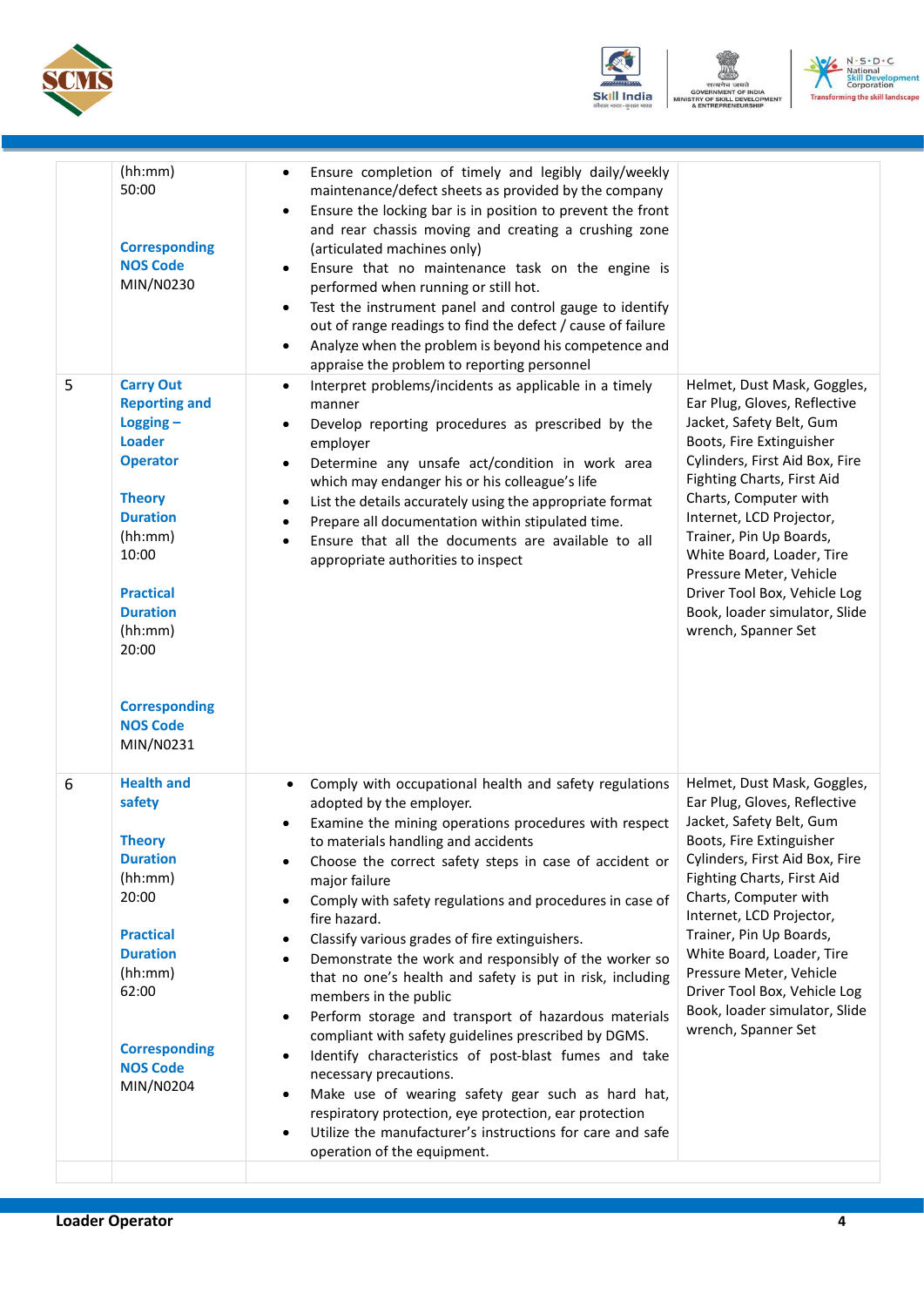



| <b>Total Duration</b>                                                                       | <b>Unique Equipment Required:</b>                                                                                                                                                                                                                                                                                                                                            |
|---------------------------------------------------------------------------------------------|------------------------------------------------------------------------------------------------------------------------------------------------------------------------------------------------------------------------------------------------------------------------------------------------------------------------------------------------------------------------------|
| <b>Theory</b><br><b>Duration</b><br>102:00<br><b>Practical</b><br><b>Duration</b><br>408:00 | Loader simulator(optional), Helmet, Dust Mask, Goggles, Ear Plug, Gloves, Reflective Jacket,<br>Safety Belt, Gum Boots, Fire Extinguisher Cylinders, First Aid Box, Fire Fighting Charts, First Aid<br>Charts, Computer with Internet, LCD Projector, Loader, Tire Pressure Meter, Vehicle Driver Tool<br>Box, Vehicle Log Book, loader simulator, Slide wrench, Spanner Set |

Grand Total Course Duration: 510 Hours, 0 Minutes (This syllabus/ curriculum has been approved by SSC: Skill Council for Mining Sector)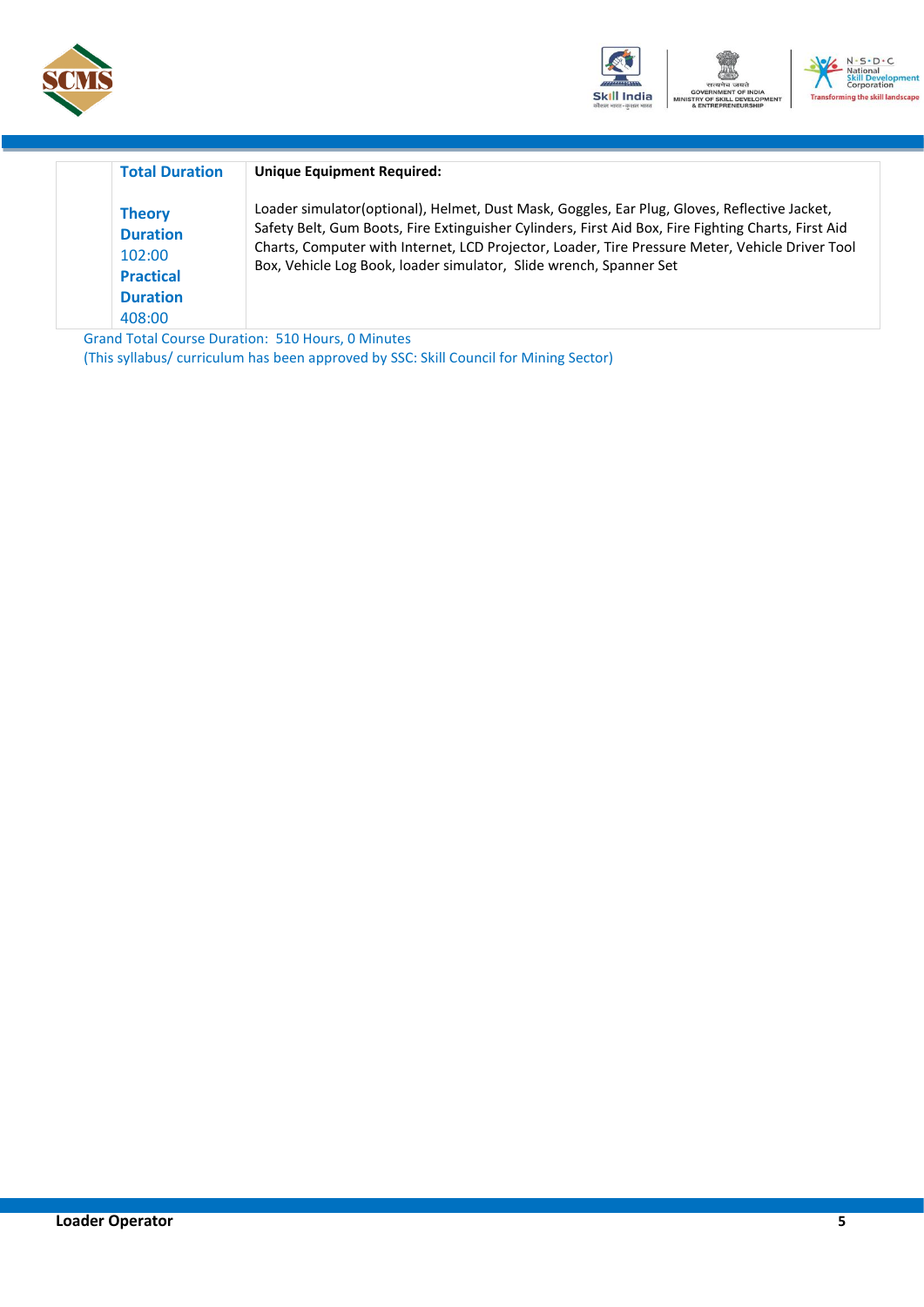



### <span id="page-8-0"></span>**Trainer Prerequisites for Job role: "Loader Operator" mapped to Qualification Pack: "MIN/Q0208"**

| Sr.            | Area                  | <b>Details</b>                                                                                  |  |  |  |
|----------------|-----------------------|-------------------------------------------------------------------------------------------------|--|--|--|
| <b>No</b>      |                       |                                                                                                 |  |  |  |
| $\mathbf{1}$   | <b>Description</b>    | To deliver accredited training service, mapping to the curriculum detailed above, in accordance |  |  |  |
|                |                       | with the Qualification Pack "MIN/Q0208".                                                        |  |  |  |
| 2              | Personal              | This job requires sensitivity to problem solving, safety orientation, reading, writing and      |  |  |  |
|                | <b>Attributes</b>     | communication skills and good agility. The person should be of good physical condition with     |  |  |  |
|                |                       | good vision and must pass through periodic medical tests.                                       |  |  |  |
| $\overline{3}$ | <b>Minimum</b>        | Class X/ITI or                                                                                  |  |  |  |
|                | <b>Educational</b>    | Diploma in Mining/ Mechanical or                                                                |  |  |  |
|                | <b>Qualifications</b> | B-Tech in Mining/ Mechanical                                                                    |  |  |  |
| 4a             | <b>Domain</b>         | Certified for Job Role: "Loader operator" mapped to QP: "MIN/Q0208, v1.0". Minimum              |  |  |  |
|                | <b>Certification</b>  | accepted score is 80%                                                                           |  |  |  |
| 4b             | <b>Platform</b>       | Recommended that the Trainer is certified for the Job Role: "Trainer", mapped to the            |  |  |  |
|                | <b>Certification</b>  | Qualification Pack: "MEP/Q0102". Minimum accepted score as per SSC guidelines is 80%.           |  |  |  |
| 5.             | <b>Experience</b>     | 1. Class $X/$ ITI – 6 years                                                                     |  |  |  |
|                |                       | Diploma in Mining/Mechanical - 5 years<br>2.                                                    |  |  |  |
|                |                       | B-Tech in Mining/ Mechanical – 4 years<br>3.                                                    |  |  |  |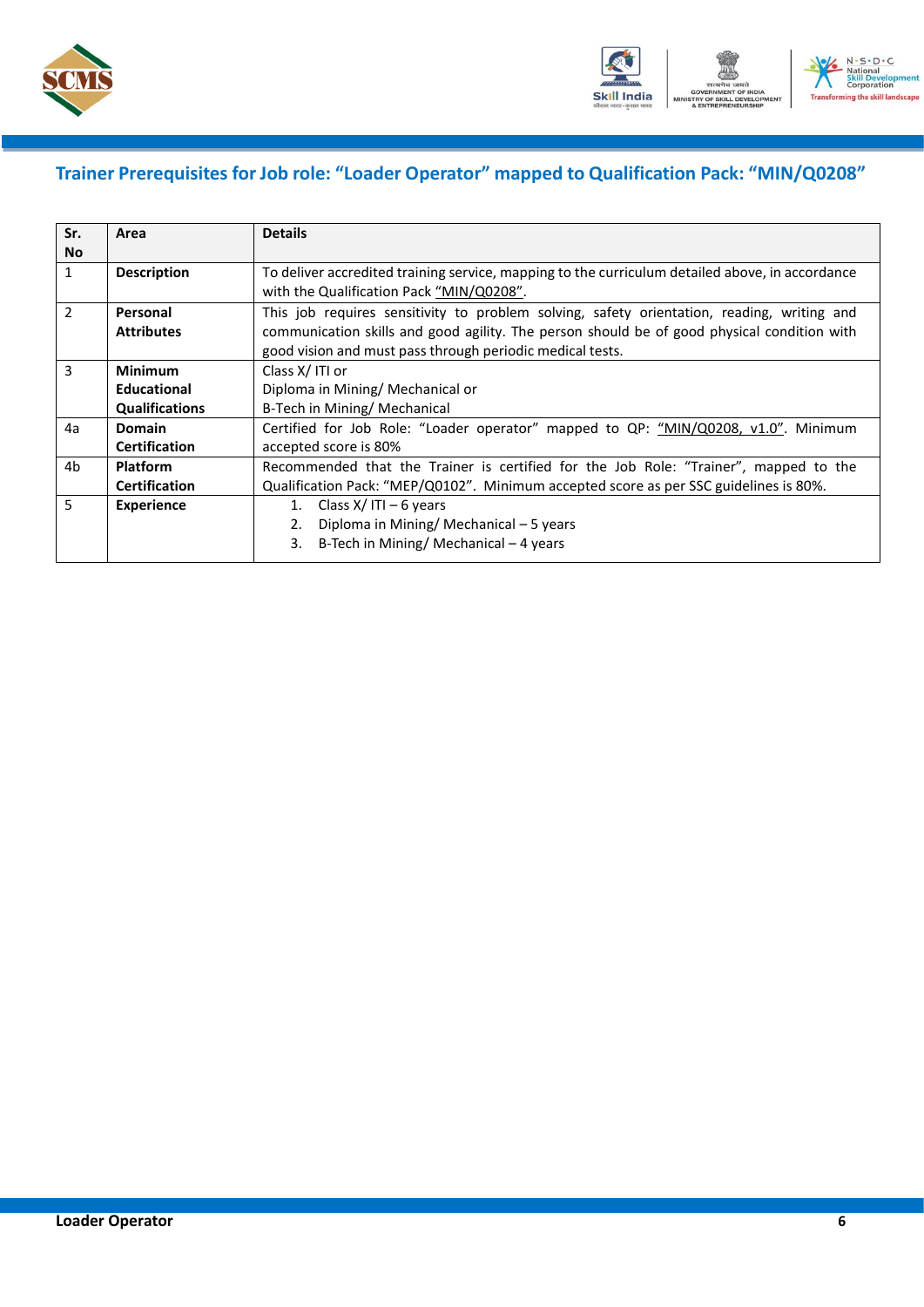



#### <span id="page-9-0"></span>**Annexure: Assessment Criteria**

| <b>Assessment Criteria for Loader operator</b> |                                        |
|------------------------------------------------|----------------------------------------|
| <b>Job Role</b>                                | <b>Loader Operator</b>                 |
| <b>Qualification Pack</b>                      | <b>MIN/Q0208</b>                       |
| <b>Sector Skill Council</b>                    | <b>Skill Council for Mining Sector</b> |

#### **Guidelines for Assessment**

- 1. Criteria for assessment for each Qualification Pack will be created by the Sector Skill Council. Each Performance Criteria (PC) will be assigned marks proportional to its importance in NOS. SSC will also lay down proportion of marks for Theory and Skills Practical for each PC.
- 2. The assessment for the theory part will be based on knowledge bank of questions created by the SSC.
- 3. Individual assessment agencies will create unique question papers for theory part for each candidate at each examination/training centre (as per assessment criteria below).
- 4. Individual assessment agencies will create unique evaluations for skill practical for every student at each examination/training centre based on these criteria.
- 5. To pass the Qualification Pack, every trainee should score a minimum of 70% in every NOS.
- 6. In case of successfully passing only certain number of NOS's, the trainee is eligible to take subsequent assessment on the balance NOS's to pass the Qualification Pack.

|                                   |                                                                                           |                  |              | <b>Marks Allocation</b> |                                   |
|-----------------------------------|-------------------------------------------------------------------------------------------|------------------|--------------|-------------------------|-----------------------------------|
| Assessment<br><b>Outcome</b>      | <b>Assessment Criteria</b>                                                                | Total Mark (100) | Out Of       | <b>Theory</b>           | <b>Skills</b><br><b>Practical</b> |
|                                   | PC1. Adhere to time limits given by<br>supervisor                                         |                  | $\mathbf{1}$ | 1                       | 0                                 |
| 1. MIN/N 0228<br>(Prepare Loader) | PC2. Check all mounting bolts for<br>tightness                                            | 20               | $\mathbf{1}$ | 0                       | $\mathbf{1}$                      |
|                                   | PC3. Check that all securing pins are in<br>position in pivot pins and ram pins           |                  | $\mathbf{1}$ | 0                       | $\mathbf{1}$                      |
|                                   | PC4. Check that hose routes are clean<br>and free from soil and stones etc.               |                  | $\mathbf{1}$ | 0                       | 1                                 |
|                                   | PC5. Check that the area around the<br>slewing rams is clean and clear of any<br>debris.  |                  | 1            | 0                       | $\mathbf{1}$                      |
|                                   | PC6. Check hydraulic oil level.<br>If necessary replenish with clean<br>new hydraulic oil |                  | 1            | 0                       | 1                                 |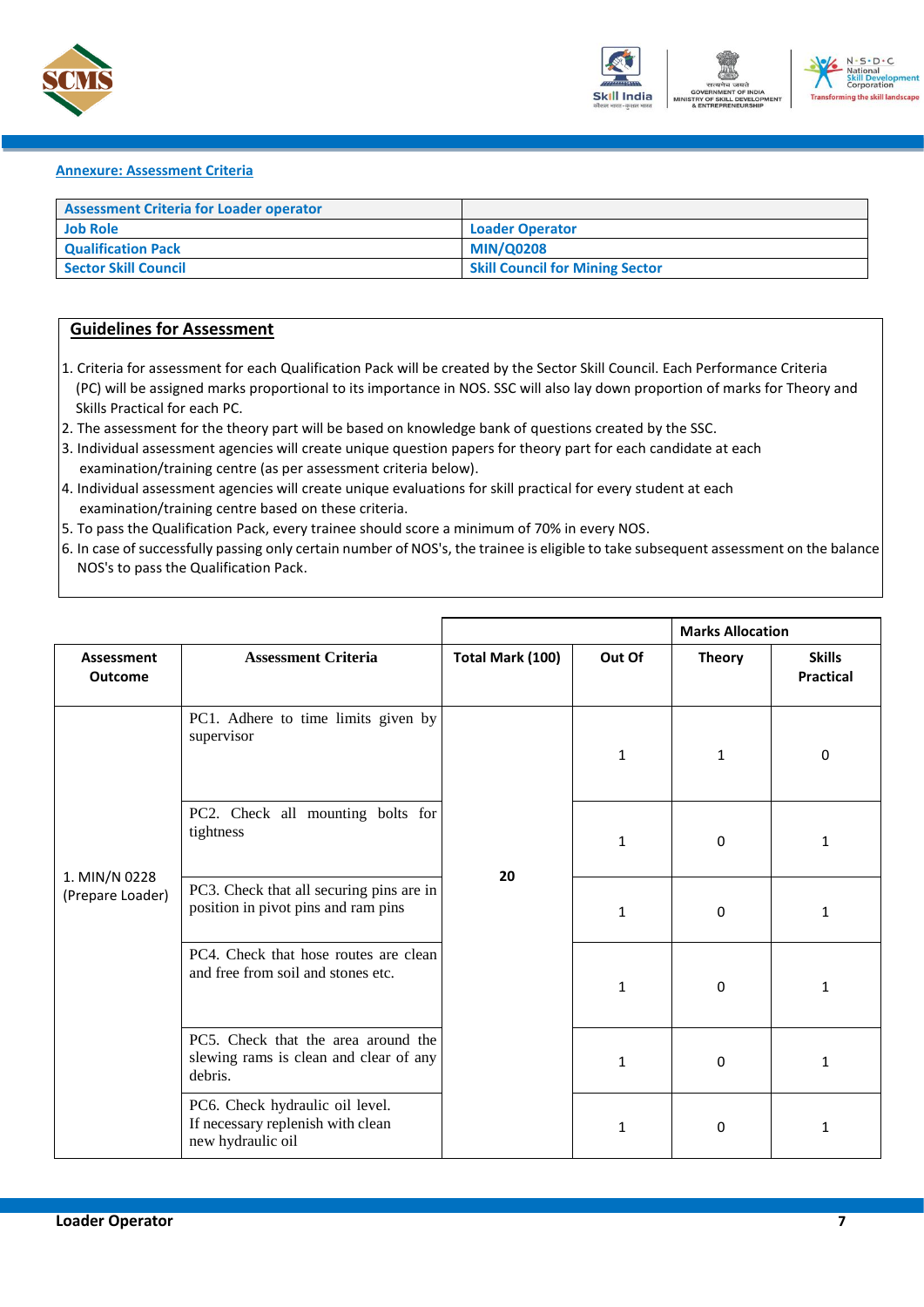





|                                                 | PC7. Check radiator coolant level<br>monitor.                                                                                                                                                          |              | 1              | 0            | $\mathbf{1}$ |
|-------------------------------------------------|--------------------------------------------------------------------------------------------------------------------------------------------------------------------------------------------------------|--------------|----------------|--------------|--------------|
|                                                 | PC8. Check engine oil level monitor                                                                                                                                                                    |              | 1              | $\mathbf 0$  | $\mathbf{1}$ |
|                                                 | PC9. Check condition of parking brake,<br>main horn, reverse horn, and head light.                                                                                                                     |              | 1              | $\mathbf 0$  | $\mathbf{1}$ |
|                                                 | PC10. Check the various control<br>gauges.                                                                                                                                                             |              | $\mathbf{1}$   | $\mathbf 0$  | $\mathbf{1}$ |
|                                                 | PC11.<br>Check<br>fan<br>belt<br>tension,<br>electrolyte level and terminal tightness                                                                                                                  |              | 1              | 0            | $\mathbf{1}$ |
|                                                 | PC12. Clean air filter dust bowls                                                                                                                                                                      |              | $\mathbf{1}$   | $\mathbf 0$  | $\mathbf{1}$ |
|                                                 | PC13. Drain water and sediment from<br>the fuel tank.                                                                                                                                                  |              | 1              | $\mathbf 0$  | $\mathbf{1}$ |
|                                                 | PC14. Apply grease to all greasing pins<br>and pivot points                                                                                                                                            |              | 1              | $\mathbf 0$  | $\mathbf{1}$ |
|                                                 | PC15.<br>Follow<br>manufacturer's<br>instructions for care and safe operation<br>of the Loader.                                                                                                        |              | $\mathbf{1}$   | $\mathbf{1}$ | 0            |
|                                                 | PC16. Work responsibly and carefully<br>so as not to put the health and safety of<br>self or others at risk.                                                                                           |              | $\mathbf{1}$   | 0            | $\mathbf{1}$ |
|                                                 | PC17. Before beginning with the task,<br>clearly understand the dimensions of<br>the machine, the work area, weight of<br>the machine as well as the heavy load<br>to ensure safety while in operation |              | $\overline{2}$ | $\mathbf{1}$ | 1            |
|                                                 | PC18.<br>Maintain<br>a<br>checking/maintenance<br>logbook<br>to<br>record all activities performed before<br>starting the Loader                                                                       |              | 1              | $\mathbf{1}$ | 0            |
|                                                 | PC19. Inform supervisor of problems<br>that are beyond scope of his role                                                                                                                               |              | $\mathbf{1}$   | $\mathbf{1}$ | 0            |
|                                                 |                                                                                                                                                                                                        | <b>Total</b> | 20             | 5            | 15           |
| 2. MIN/N 0229<br>(Perform Loader<br>Operations) | PC1. Plan and organize the job<br>according to given instructions and<br>schedule                                                                                                                      | 30           | 1              | $\mathbf{1}$ | 0            |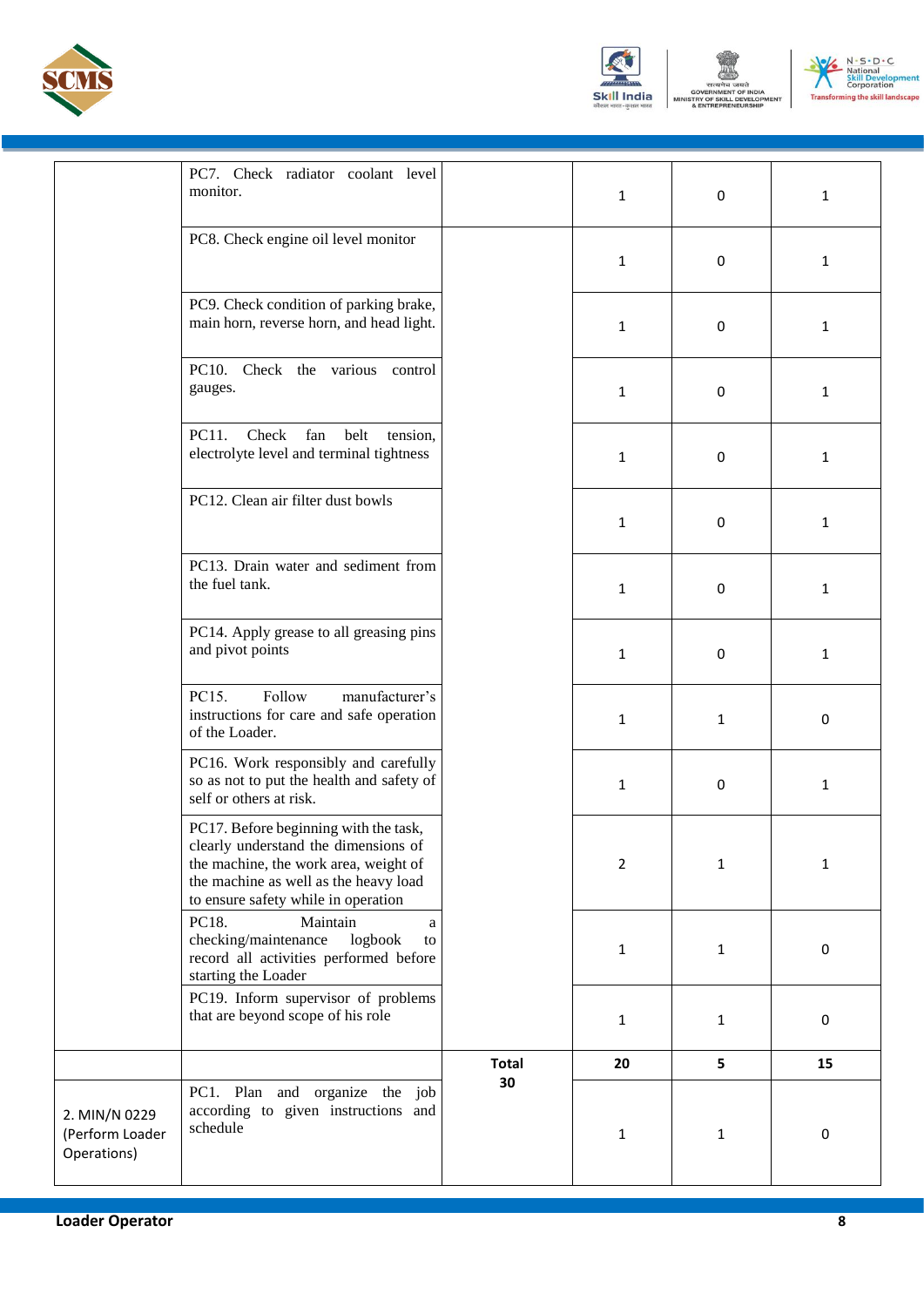





| PC2. Inspect the worksite to identify<br>any loose soil, hidden deep trenches or<br>marshy patches where loader could get                               | $\mathbf{1}$ | 0 | $\mathbf{1}$ |
|---------------------------------------------------------------------------------------------------------------------------------------------------------|--------------|---|--------------|
| stuck.<br>PC3. Start the engine using the<br>pushbutton switch and key<br>switch together                                                               | 1            | 0 | 1            |
| PC4. Use the priming pump and<br>preheater to start the engine in cold<br>weather conditions                                                            | $\mathbf{1}$ | 0 | $\mathbf{1}$ |
| PC5. Ensure that the backhoe is in<br>transport position while the tractor is<br>moving.                                                                | 1            | 0 | 1            |
| PC6. Operate the shifting quadrant<br>device for selecting the correct gear<br>range                                                                    | $\mathbf{1}$ | 0 | 1            |
| PC7. Ensure the loader load and<br>operating speed is within limits;<br>specifically limits speed when moving<br>around pipes, cables or other workers. | 1            | 1 | 0            |
| PC8. Perform in-operation visual<br>checks on critical temperature and<br>pressure gauges.                                                              | $\mathbf{1}$ | 0 | 1            |
| PC9. Ensure that walkway rules e.g.<br>operating the Loader within the<br>permissible/allocated<br>areas<br>are<br>followed.                            | 1            | 0 | 1            |
| PC10. Utilize judiciously various<br>signalling devices available in the<br>Loader such as turn signal, parking<br>indicator, air horn etc.             | $\mathbf{1}$ | 0 | 1            |
| PC11. Keep a safe distance from a<br>tip edge and use an approved stop<br>block before tipping over an edge                                             | 2            | 0 | 2            |
| PC12. Keep a safe distance from other<br>plant or vehicles                                                                                              | $\mathbf{1}$ | 0 | $\mathbf{1}$ |
| PC13. Deploys the digger stabilizer legs<br>to level the machine when working on a<br>slope                                                             | $\mathbf{1}$ | 0 | 1            |
| PC14.<br>Obtains<br>stability<br>and<br>anchorage during digging operation<br>by using the loader arms to lift the<br>front wheel clear on the ground.  | $\mathbf{1}$ | 0 | 1            |
| PC15. Deftly operates the four<br>levers provided to control the<br>digging arm, dipper arm and<br>stabilizer legs                                      | $\mathbf{1}$ | 0 | 1            |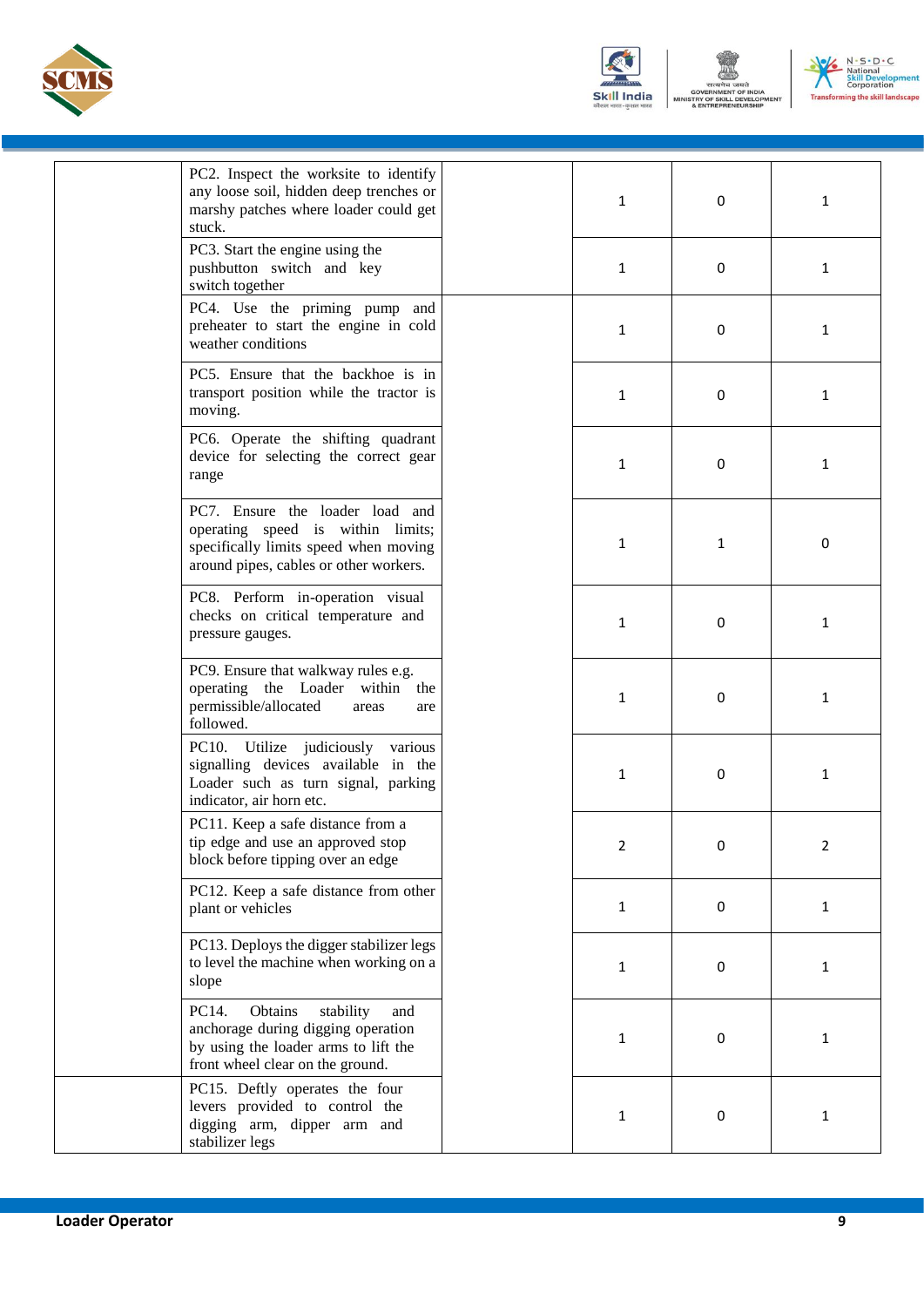





|                                         | PC16. Effectively manoeuvres the<br>joystick lever provided for backhoe<br>operations.                                             |              | $\mathbf{1}$   | 0            | $\mathbf{1}$ |
|-----------------------------------------|------------------------------------------------------------------------------------------------------------------------------------|--------------|----------------|--------------|--------------|
|                                         | PC17. Discharge the load safely at the<br>position and in the manner designated<br>by the supervisor                               |              | 1              | 0            | 1            |
|                                         | PC18. Ensure that no other operators<br>travel on or stand near the Loader                                                         |              | $\mathbf{1}$   | 0            | $\mathbf{1}$ |
|                                         | PC19. Ensure that backhoe is never<br>used for craning                                                                             |              | 1              | 0            | 1            |
|                                         | PC20. Select and use the right type<br>of brake in different situations and<br>conditions.                                         |              | $\overline{2}$ | 1            | $\mathbf{1}$ |
|                                         | PC21. Inform supervisor of any<br>problems while operating the Loader                                                              |              | $\mathbf{1}$   | 1            | 0            |
|                                         | PC22. Ensure that Loader is always<br>parked on firm, level ground; with<br>handbrake applied and drive and<br>controls disengaged |              | 2              | 1            | 1            |
|                                         |                                                                                                                                    | <b>Total</b> | 25             | 5            | 20           |
| $3.$ MIN/N<br>0230<br>(Perform<br>basic | PC1. Track machine operating hours to<br>assess the right service schedule.                                                        | 15           | $\mathbf{1}$   | 1            | 0            |
| maintenance and<br>troubleshooting      | PC2. Clean air filter dust bowls                                                                                                   |              | $\mathbf{1}$   | $\mathbf 0$  | $\mathbf{1}$ |
| on Loader)                              | PC3. Clean footplates, pedals and steps<br>free from mud, dirt, ice and snow                                                       |              | 1              | 0            | $\mathbf{1}$ |
|                                         | PC4. Drain water and sediment /fuel<br>separators                                                                                  |              | 1              | 0            | $\mathbf{1}$ |
|                                         | PC5. Replenish coolants, lubricants and<br>fluids                                                                                  |              | $\mathbf{1}$   | 0            | $\mathbf{1}$ |
|                                         | PC6. Grease all greasing pins and pivot<br>points                                                                                  |              | $\mathbf{1}$   | 0            | $\mathbf{1}$ |
|                                         | PC7. Check battery levels and<br>condition of the terminals and<br>carrying out minor adjustments if<br>required.                  |              | $\mathbf{1}$   | 0            | $\mathbf{1}$ |
|                                         | PC8. Check and maintain the tyre rims,<br>air pressure, wheel nuts and treads.                                                     |              | $\overline{2}$ | $\mathbf{1}$ | $\mathbf{1}$ |
|                                         | PC9. Complete timely and legibly<br>daily/weekly<br>maintenance/defect<br>sheets as provided by the company                        |              | 1              | $\mathbf{1}$ | 0            |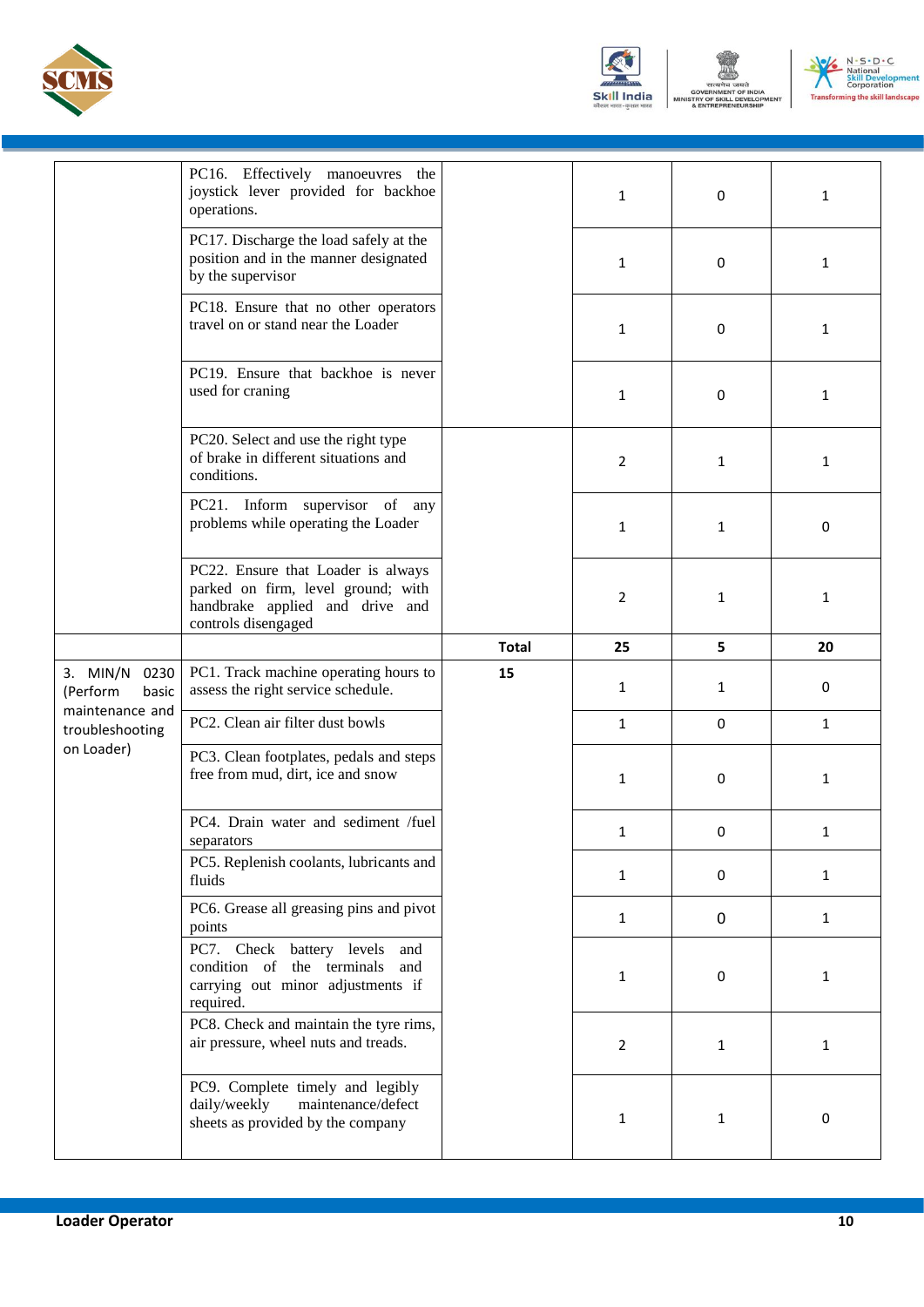





|                                                          | PC10. Ensure the locking bar is in<br>position to prevent the front and rear<br>chassis moving and creating a crushing<br>zone (articulated machines only) |              | 1              | 0            | 1            |
|----------------------------------------------------------|------------------------------------------------------------------------------------------------------------------------------------------------------------|--------------|----------------|--------------|--------------|
|                                                          | PC11. Ensure that no maintenance task<br>on the engine is performed when<br>running or still hot.                                                          |              | 1              | 0            | 1            |
|                                                          | PC12. Check the instrument panel and<br>control gauge to identify out-of range<br>readings to find the defect / cause of<br>failure                        |              | 2              | 1            | 1            |
|                                                          | PC13. Assess when the problem is<br>beyond his competence and report<br>the problem to suitably qualified<br>and competent personnel                       |              | 1              | 1            | 0            |
|                                                          |                                                                                                                                                            | <b>Total</b> | 15             | 5            | 10           |
| 4. MIN/N 0231<br>(Carry Out<br>Reporting and<br>Logging) | PC1. Report problems/incidents as<br>applicable in a timely manner                                                                                         |              | 1              | 0            | 1            |
|                                                          | PC2. Report to the appropriate authority<br>as laid down by the employer                                                                                   |              | 1              | 1            | 0            |
|                                                          | PC3. Follow reporting procedures as<br>prescribed by the employer                                                                                          |              | $\mathbf{1}$   | 0            | $\mathbf{1}$ |
|                                                          | PC4. Report any unsafe act/condition<br>in work area which may endanger his<br>or his colleagues life                                                      |              | $\overline{2}$ | $\mathbf{1}$ | $\mathbf{1}$ |
|                                                          | PC5. Identify documentation to be<br>completed relating to one's role                                                                                      |              | 1              | 0            | $\mathbf{1}$ |
|                                                          | PC6. Record details accurately using<br>the appropriate format                                                                                             |              | 1              | 0            | $\mathbf{1}$ |
|                                                          | PC7. Complete all documentation<br>within stipulated time.                                                                                                 |              | 1              | 1            | 0            |
|                                                          | PC8.<br>Make<br>sure<br>documents<br>are<br>available to all appropriate authorities to $ 10\rangle$<br>inspect                                            |              | $\overline{2}$ | $\mathbf{1}$ | $\mathbf{1}$ |
|                                                          |                                                                                                                                                            | <b>Total</b> | 10             | 4            | 6            |
| 5. MIN/N 0204<br>(Health and<br>Safety)                  | PC1. Comply with occupational<br>safety regulations<br>health<br>and<br>adopted by the employer.                                                           | 30           | $\overline{2}$ | $\mathbf{1}$ | $\mathbf{1}$ |
|                                                          | PC2. Follow mining operations<br>procedures with respect<br>to<br>materials handling and accidents                                                         |              | $\overline{2}$ | $\mathbf{1}$ | $\mathbf{1}$ |
|                                                          | PC3. Follow the correct safety steps in<br>case of accident or major failure                                                                               |              | $\overline{2}$ | $\mathbf{1}$ | $\mathbf{1}$ |
|                                                          |                                                                                                                                                            |              |                |              |              |